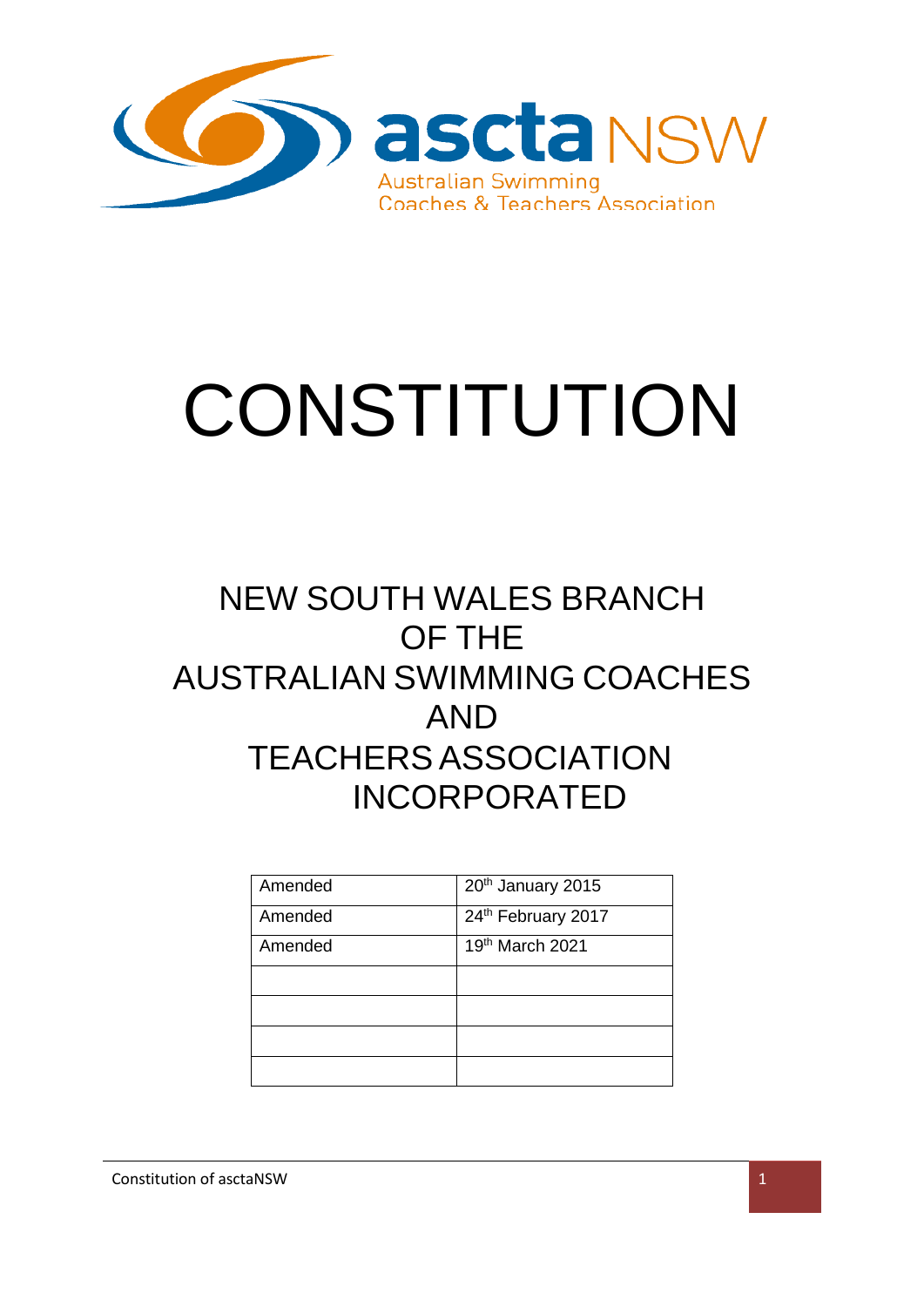### **TABLE OF CONTENTS**

| 1.  | Definitions & interpretation              | 3              |
|-----|-------------------------------------------|----------------|
| 2.  | Purposes                                  | 4              |
| 3.  | Objectives                                | 4              |
| 4.  | Addition, alteration or amendment         | 4              |
| 5.  | Income and property                       | 5              |
| 6.  | Distribution of property on winding up    | 5              |
| 7.  | <b>Members</b>                            | 5              |
| 8.  | Life Members                              | 5              |
| 9.  | Code of Conduct and discipline of Members | 6              |
|     | 10. General Meetings                      | 6              |
|     | 11. Notice of General Meetings            | 6              |
|     | 12. Quorum for General Meetings           | 6              |
|     | 13. Chairman at General Meetings          | $\overline{7}$ |
|     | 14. Voting at General Meetings            | $\overline{7}$ |
|     | 15. ASCTANSW Board                        | 7              |
| 16. | Nomination and election of Directors      | $\overline{7}$ |
| 17. | <b>Term of Directors</b>                  | 8              |
|     | 18. Vacancies on the Board                | 8              |
| 19. | Meetings of the Board                     | 8              |
|     | 20. Chairman of Board meetings            | 9              |
|     | 21. Decisions of the Board                | 9              |
| 22. | <b>Office Bearers</b>                     | 9              |
|     | 23. By-Laws                               | 9              |
|     | 24. Records and Accounts                  | 10             |
|     | 25. Auditor                               | 10             |
|     | 26. Notices to Members                    | 10             |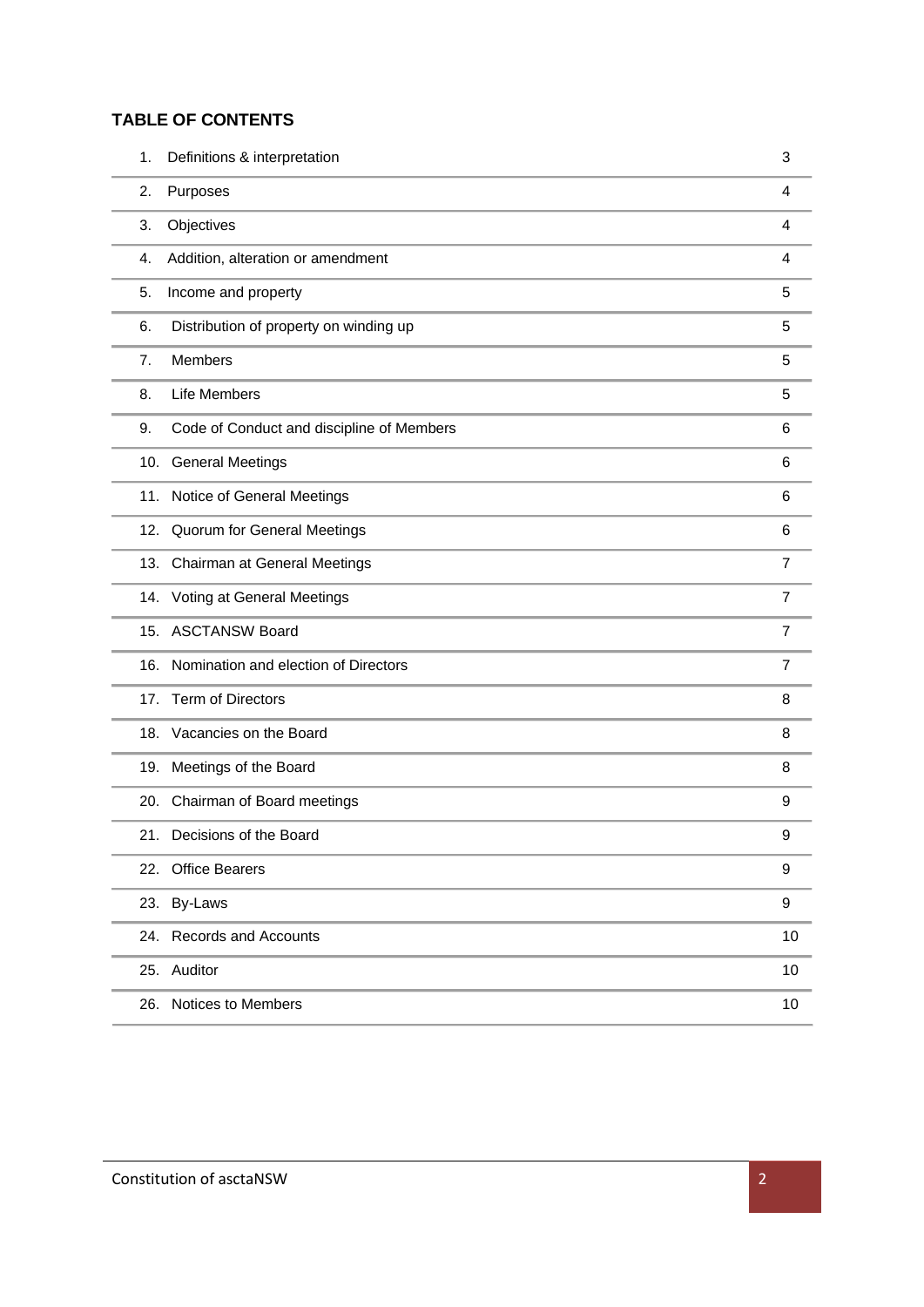# **CONSTITUTION**

## **NEW SOUTH WALES BRANCH of THE AUSTRALIAN SWIMMING COACHES AND TEACHERS ASSOCIATION**

#### <span id="page-2-0"></span>**1. Definitions & interpretation**

**1.1.** In this Constitution:

**Annual General Meeting** has the meaning given to it in Rule 10.1.

**Ascta** means the Australian Swimming Coaches and Teachers Association.

**asctaNSW** means the NSW branch of the ascta

**Board** means the Board of Directors of asctaNSW.

**By-Laws** mean the by-laws, from time to time, made by the Board under Rule 23.

**Code of Conduct** means the code of conduct for ascta Members.

**Constitution** means the Constitution of ascta and asctaNSW.

**Director** means an elected or appointed, in accordance with the Constitution, member of the Board of Directors.

**General Meeting** means a meeting of the Members of asctaNSW.

**Life Member** means and includes those persons recognised under Rule 8.

**Member** means a current financial Member of ascta who is entered in the register of Members.

**NSW** New South Wales

**President** means the Director elected as president of the Board.

**SAL** means Swimming Australia Limited.

**Honorary Secretary** means the person appointed to the office of Secretary of asctaNSW by the Board.

**Serious Criminal Offence** means behaviour that is directed towards a person that is a crime as indicated under the Crimes Act 1900 (Cth) and any other Commonwealth, State or Territory legislation dealing with a person's wellbeing and welfare as applicable from time to time and includes physical abuse, sexual abuse, emotional abuse, neglect and any other violation of a person by another in a position of trust and authority.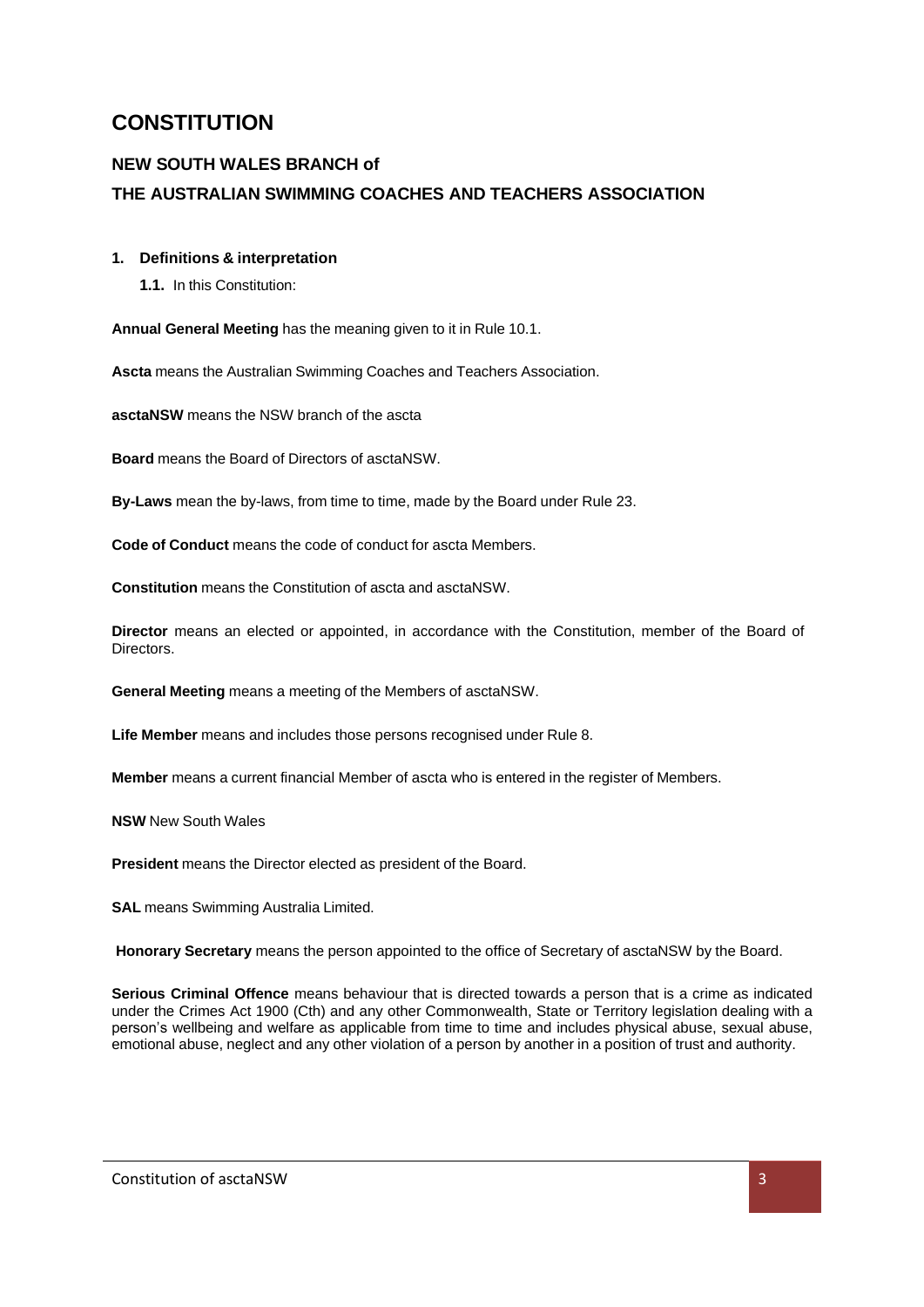#### <span id="page-3-0"></span>**2. Purposes**

- **2.1.** asctaNSW:
	- (a) Will operate predominately for the promotion and development of coaches and teachers of swimming within New South Wales in accordance with the objects;
	- (b) Will apply its profits (if any) in promoting its objects;
	- (c) Does not exist for the purpose of profit or promotion of individual Members.

#### <span id="page-3-1"></span>**3. Objectives**

**3.1.** The objectives of asctaNSW are to:

- Encourage, promote, foster, develop and assist swimming coaches and swimming teachers in NSW;
- (b) Provide, conduct, encourage, promote and administer educational programs, including professional development and continuing education programs, for swimming coaches and swimming teachers in NSW;
- (c) Promote the improvement of swimming technique and training methods among our Members by the medium of clinics, meetings, seminars and other educational forums;
- (d) Study existing rules, regulations, and laws that affect Members and make recommendations to the relevant governing bodies so that those rules, regulations, and laws may be coordinated, standardised, and understood by the Members;
- (e) Promote the growth and development of the sport of swimming;
- (f) Promote swimming as a water safety, fitness, and life-long recreational activity;
- (g) Promote 'best practice' methods for the teaching of swimming and the coaching of swimming;
- (h) Promote cooperation between swimming coaches, swimming teachers, swim officials, and sponsoring organisations;
- (i) Encourage affiliation with associations or organisations having objects wholly or partly similar to those
- (j) Present awards in recognition of the pursuit of excellence in swimming coaching and swimming teaching in NSW;
- (k) Do all that is reasonably necessary to enable these Objectives to be achieved and to enable the Members to receive the benefits which these Objectives are intended to achieve;
- (l) Undertake and or do all things or activities which are necessary, incidental or conducive to advance these Objectives.

#### <span id="page-3-2"></span>**4. Addition, alteration or amendment**

**4.1.** No addition, alteration or amendment can be made to this Constitution unless it has been approved by special resolution at a General Meeting of asctaNSW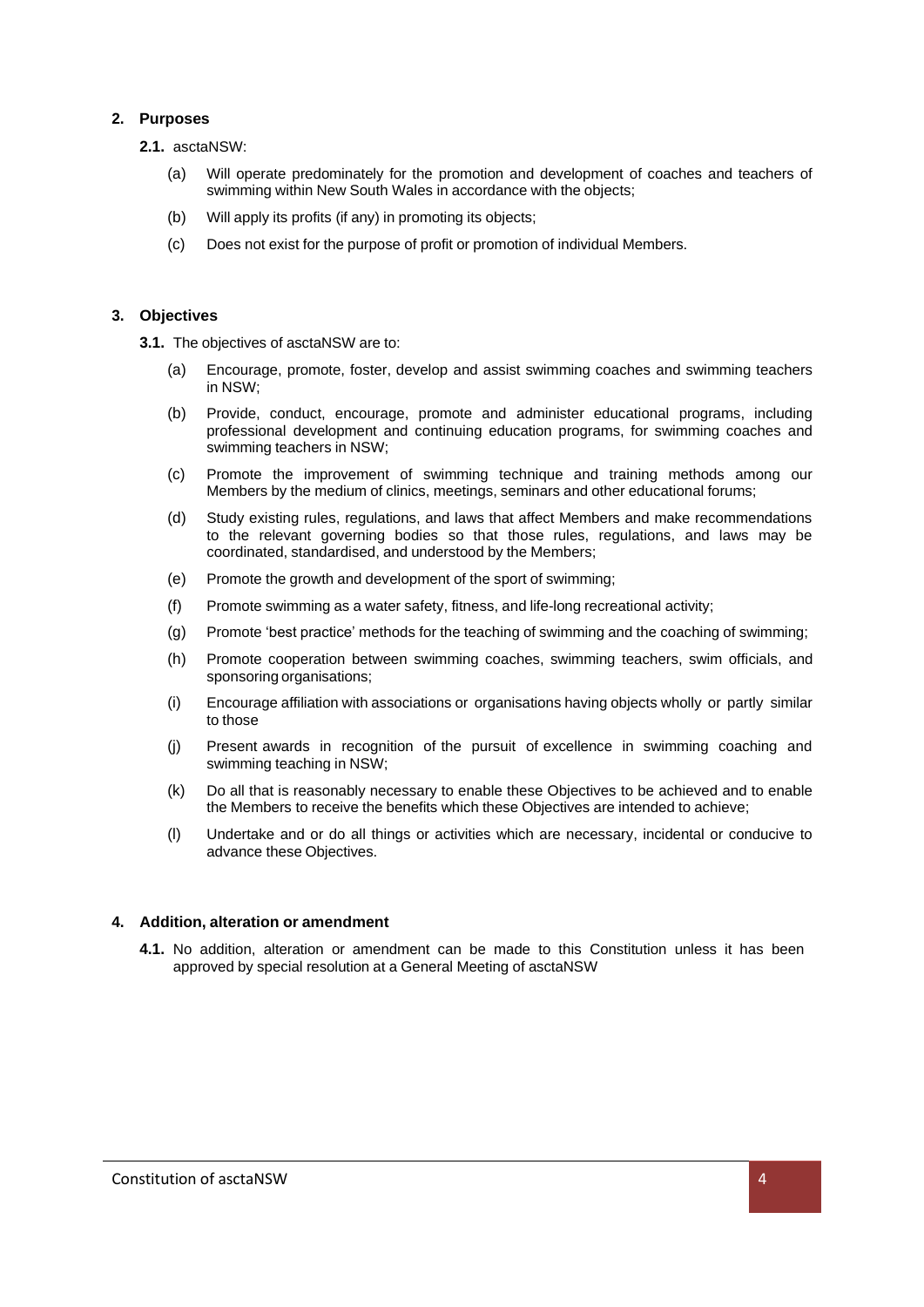#### <span id="page-4-0"></span>**5. Income and property**

- **5.1.** The income and property of asctaNSW must be applied solely towards the promotion of the Objectives.
- **5.2.** No portion of the income or property of asctaNSW is to be paid or transferred, directly or indirectly by way of dividend, bonus or otherwise to any Member.
- **5.3.** No remuneration or other benefit in money or money's worth is to be paid or given by asctaNSW to any Member who holds any office of asctaNSW.
- **5.4.** Nothing contained in Rules 5.2 or 5.3 prevent payment in good faith to any Member for goods or services actually rendered to asctaNSW, whether as an employee or otherwise, in the ordinary and usual course of business:
	- (a) provided that any such payment does not exceed the amount ordinarily payable between commercial parties dealing at arm's length in a similar transaction; and
	- (b) for out-of-pocket expenses incurred by the Member on behalf of asctaNSW

#### <span id="page-4-1"></span>**6. Distribution of property on winding up**

- **6.1.** If upon winding up or dissolution of asctaNSW there remains after satisfaction of all its debts and liabilities any assets or property, the same must not be paid to or distributed amongst the Members but must be paid to or distributed to an organisation or organisations having objects similar to the Objects and which prohibits the distribution of its or their income and property among its or their members to an extent at least as great as is imposed on asctaNSW.
- **6.2.** The Members are to decide which organisation or organisations are to receive the distribution of property referred to in Rule 6.1.

#### <span id="page-4-2"></span>**7. Members**

- 7.1 The categories of membership of asctaNSW will be set down by ascta.
- 7.2 Applications for membership and membership fees and a register of members will be set and kept by ascta.
- 7.3 Cessation of membership and reinstatement will be conducted by ascta.

#### <span id="page-4-3"></span>**8. Life Members**

8.1 The Board may, from among persons who have provided long and meritorious service to asctaNSW, elect Life Members in recognition of their efforts in furthering the interests of asctaNSW.

A nominee for life membership must:

- (a) Be an accredited swimming coach or teacher of swimming;
- (b) Be an Australian citizen at the time of nomination; and
- (c) Have made a significant contribution to the fulfilment of the Objects of asctaNSW.
- 8.2 Nomination for life membership must be submitted in writing by a current financial Member to the Board and be received by the secretary at least fourteen (14) days before the Annual General Meeting.
- 8.3 A person may only be elected as a Life Member by a resolution of the Board passed by a twothirds majority.
- 8.4 Upon obtaining life membership the person's details are to be entered on the register.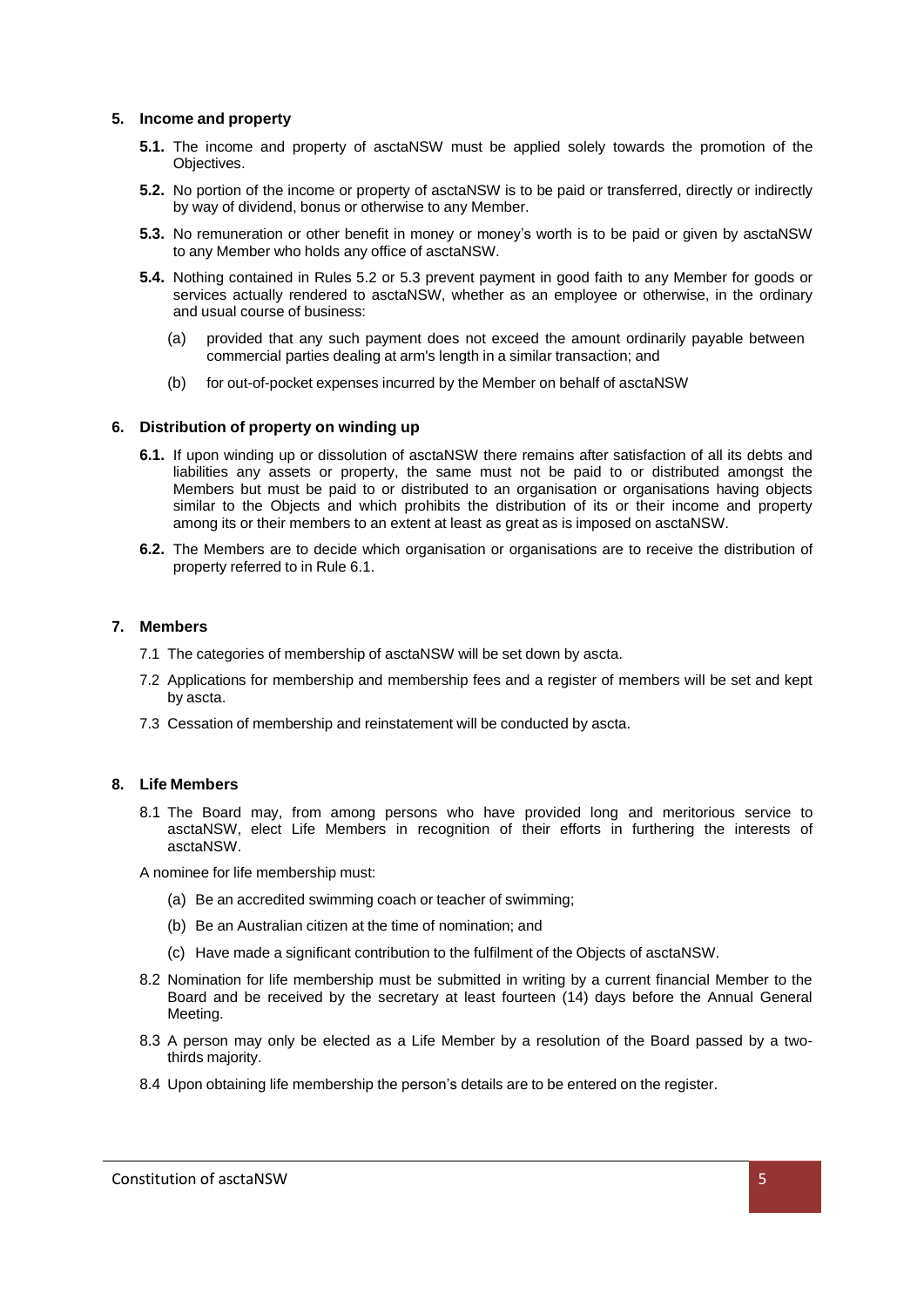#### <span id="page-5-0"></span>**9. Code of Conduct and Discipline of Members**

9.1 A code of conduct will be set by ascta and any matters brought to asctaNSW will be passed onto the CEO of ascta.

#### <span id="page-5-1"></span>10. **General Meetings**

- 10.1 A General Meeting is to be held at least once in every year at such time and place determined by the Board. This meeting is to be called the Annual General Meeting. All other General Meetings are to be called Special General Meetings.
- 10.2 A General Meeting may be convened:
	- (a) By resolution of a majority of the Board whenever the Board thinks fit.
- 10.3 Despite any other Rule of this Constitution, no Member is entitled to attend or vote at a General Meeting, unless all monies due by that Member to ascta are paid.
- 10.4 Subject to Rule 19.3, all Members are allowed to voice their opinion at a General Meeting, subject to the rules of the meeting as determined by the chairman.
- 10.5 Subject to Rule 19.3, only those Members entitled to vote, are allowed to attend and vote at a General Meeting (including the Annual General Meeting). However, the Board may permit any other person to attend a General Meeting as it sees fit.

#### <span id="page-5-2"></span>**11. Notice of General Meetings**

- 11.1 Notice of each General Meeting must be given to each Member at least 21 days prior to the meeting, giving the place, day and hour of the General Meeting.
- 11.2 asctaNSW may give the notice of meeting to a Member as set out in Rule 26. The notice must include the business to be transacted at the General Meeting and a list of all nominations received for election to the Board.
- 11.3 The business of each Annual General Meeting is to include the consideration of financial accounts, reports from the Board and any other business which under this Constitution to be transacted at an Annual General Meeting.
- 11.4 All other business transacted at an Annual General Meeting and all other business transacted at any Special General Meeting is special business.
- 11.5 A person's attendance at a General Meeting waives any objection that person may have to:
	- (a) A failure to give notice, or the giving of a defective notice, of the meeting unless at the beginning of the meeting, the person objects to the holding of the meeting; and
	- (b) The consideration of a particular matter at the meeting which is not within the business referred to in the notice of the meeting, unless the person objects to considering the matter when it is presented

#### <span id="page-5-3"></span>**12. Quorum for General Meetings**

- 12.1 No business may be transacted at a General Meeting unless a quorum is present at the time when the meeting proceeds to business. For the purposes of considering business to be transacted at an Annual General Meeting and to elect a chairperson, the Members present constitute the quorum. The quorum for consideration of all other business at a General Meeting is 10 Members entitled to vote.
- 12.2 If within half an hour from the time appointed for a General Meeting (including the AGM) a quorum is not present, the meeting is to be adjourned to such other day and at such other time and place as the chairman may determine. If at the adjourned meeting a quorum is not present within half an hour from the time appointed for the meeting the meeting will lapse. No business is to be transacted at any adjourned meeting other than the business left unfinished at the meeting from which the adjournment took place.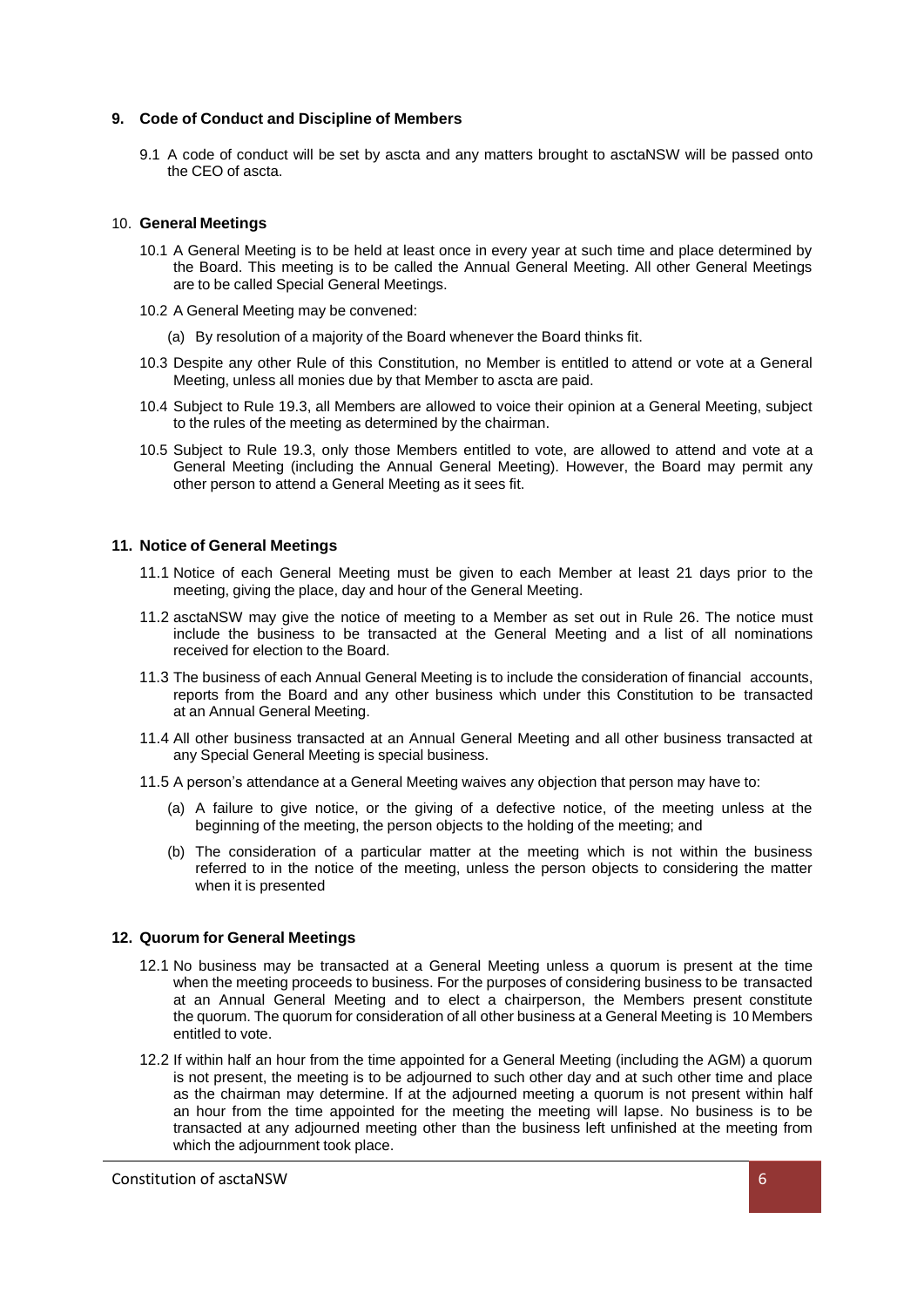#### <span id="page-6-0"></span>**13. Chairman at General Meetings**

13.1 The President, subject to this Constitution, is to preside as chairman at every General Meeting (including the Annual General Meeting) of asctaNSW. If the President is not present, or is unwilling or unable to preside, the Vice-President is to preside as the chairman for that meeting only. If the Vice-President is not present, or is unwilling or unable to preside, Members are to elect one of the remaining Directors who must preside as chairman for that meeting only. If no Director is not present, or is unwilling or unable to preside, Members are to elect one of the Members who must preside as chairman for that meeting only.

#### <span id="page-6-1"></span>**14. Voting at General Meetings**

- 14.1 At a General Meeting each Member must vote in person and has one vote on a show of hands or on a poll.
- 14.2 The appointing of a proxy is invalid
- 14.3 A challenge to the right to vote at a General Meeting may only be made at the meeting and must be determined by the chairman, whose decision is final.
- 14.4 At a General Meeting, a resolution put to the vote of the meeting must be decided on a show of hands unless a poll is demanded.
- 14.5 On a show of hands, a declaration by the chairman is conclusive evidence of the result, provided that the declaration reflects the show of hands. Neither the chairman nor the minutes need to state the number or proportion of the votes recorded in favour or against.
- 14.6 A demand for a poll may be withdrawn.
- 14.7 A poll demanded on a matter other than the election of a chairman or the question of an adjournment must be taken when and in the manner the chairman directs.
- 14.8 A poll demanded on the election of a chairman or on a question of adjournment must be taken immediately.

#### <span id="page-6-2"></span>**15. asctaNSW Board**

- 15.1 The Board must act in accordance with the objectives of asctaNSW and ascta and operate for the collective and mutual benefit of asctaNSW and the Members.
- 15.2 The Board is to consist of no more than 9 Directors, inclusive of the President. The State Coach NSW and NSW Coaching Director will be ex efficio directors.
- 15.3 Members elected to the Board as Directors must be Members entitled to vote.

#### <span id="page-6-3"></span>**16. Nomination and election of Directors**

- 16.1 Nominations must be in writing from a Member entitled to vote (seconded by another Member entitled to vote), signed also by the candidate and submitted to the secretary at least 21 days before the Annual General Meeting.
- 16.2 Members are to be notified as per Rule 26, 21 days before the holding of the Annual General Meeting of the names of candidates nominated for election as Directors.
- 16.3 If the number of nominated Members for positions on the Board does not exceed the number of vacant positions for Directors, then those Members are to be declared at the Annual General Meeting as having been elected as Directors of the Board.
- 16.4 If the number of nominated Members exceeds the number of positions available for Directors then the Directors are to be elected from the candidates by a vote of the Members by way of a ballot.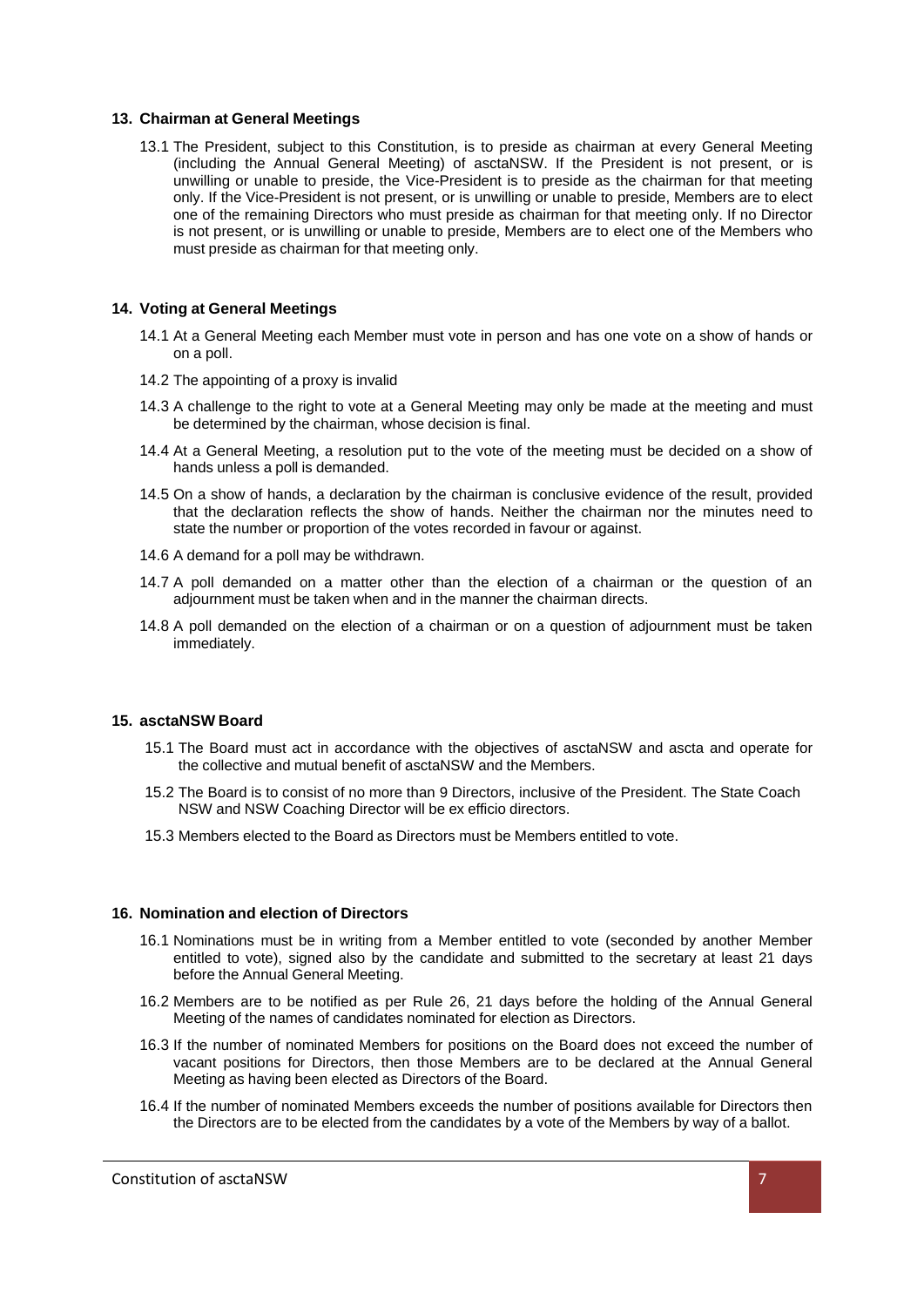- 16.5 The ballots will be counted by two (2) non-voting members appointed by the president. If the voting is equal the president will have the casting vote.
- 16.6 In all matters relating to an election of the Directors for which no procedure is specifically prescribed in this Constitution, a procedure is to be adopted and followed as determined by the President.
- 16.7 If the number of nominated Members for positions on the Board does not fill the number of vacant positions for Directors nominations maybe called for from the floor at the AGM.

#### <span id="page-7-0"></span>**17. Term of Directors**

- 17.1 Commencing 2022, Directors are elected under a rotating system whereby 3 Directors are elected each year to serve a three-year term of office.
- 17.2 Directors may be re-elected to successive terms.
- 17.3 Any adjustment to the term of Director(s) to ensure rotational terms in accordance with this Constitution must be determined by the Board.

#### <span id="page-7-1"></span>**18. Vacancies on the Board**

- 18.1 A Director may resign from the Board (giving notice in writing). The resignation takes effect on the date specified in the notice or on its earlier acceptance by the Board.
- 18.2 In addition to any other circumstance in which the office of Director becomes vacant, whether set out in this Constitution, the office of a Director becomes vacant if the Director dies, ceases to be a Member becomes of unsound mind.
- 18.3 Any casual vacancy occurring in the office of Director is to be filled by appointment from the Board within 3 months of the vacancy arising. The board may decline the casual appointment if the vacancy occurs 3 months prior to the general meeting.
- 18.4 Any casual vacancy is to be filled only until the next Annual General Meeting.
- 18.5 Directors filling a casual vacancy may stand for election to the vacant term of office at the next Annual General Meeting.
- 18.6 In the event of multiple vacancies on the Board, leaving insufficient numbers to constitute a quorum, the remaining Directors may act only for the purpose of increasing the number of Directors to a number sufficient to constitute such a quorum.

#### <span id="page-7-2"></span>**19. Meetings of the Board**

- 19.1 The Board is to meet as often as is deemed necessary for the dispatch of business and may schedule, adjourn, and otherwise regulate its meetings as it thinks fit. Directors may meet in person or by electronic communication or a combination of physical and electronic presence provided that all Directors have the opportunity to communicate with all other Directors simultaneously.
- 19.2 A Board meeting may be called by a Director giving written notice (in the manner permitted under Rule 26) to every other Director not less than 7 days before the meeting, unless all Directors agree to hold a meeting upon shorter notice. The agenda is to be forwarded to each Director not less than 4 days before such meeting.
- 19.3 The Board may invite, at the President's discretion, any Members, consultants or advisors to attend a Board meeting.
- 19.4 A quorum will consist of half the number of directors plus one [1].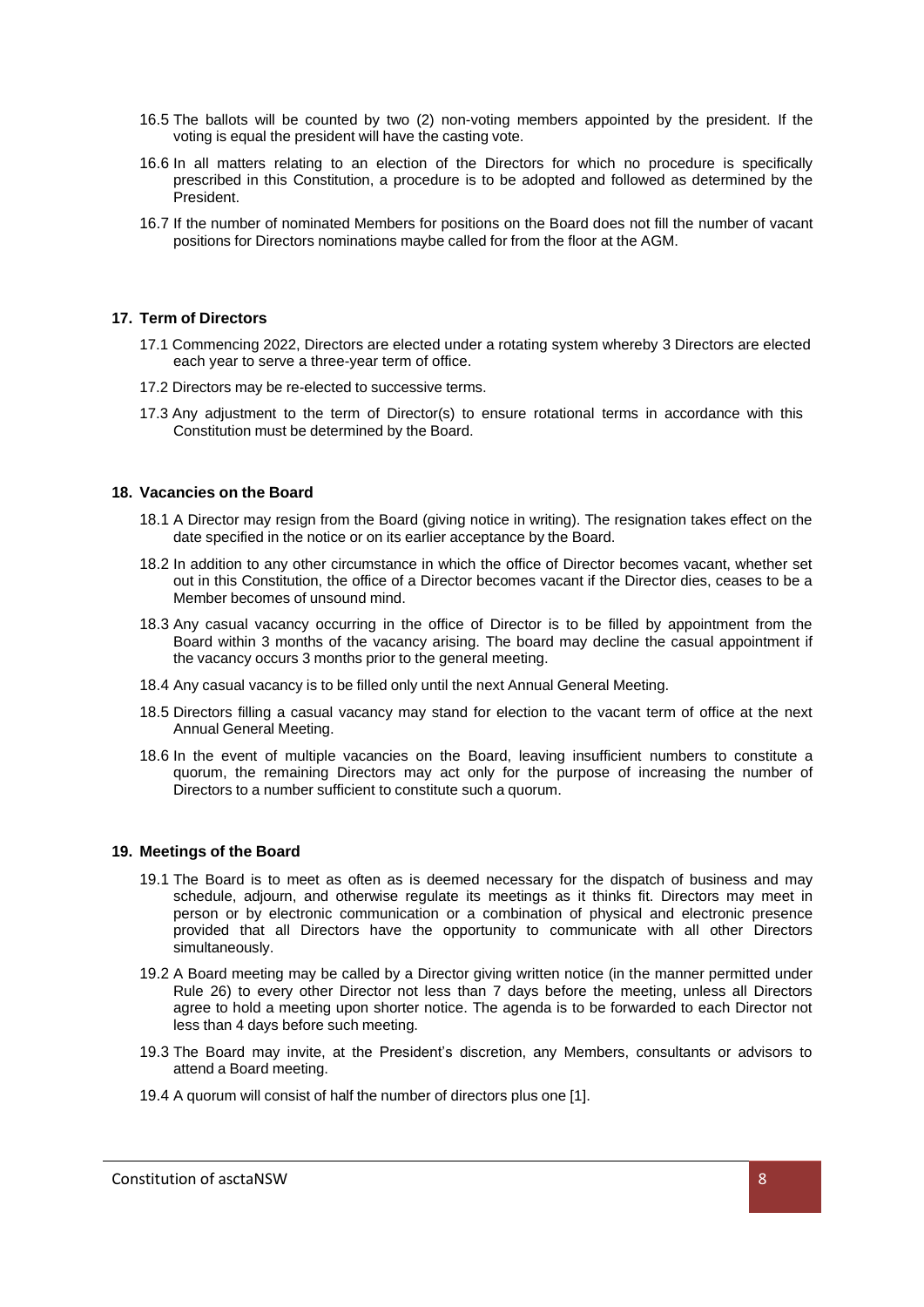#### <span id="page-8-0"></span>**20. Chairman of Board meetings**

20.1 The President must chair any Board meeting at which he is present. If the President is not present, or is unwilling or unable to preside the Vice-President must preside as chairman for that meeting only. If the Vice- President is not present, or is unwilling or unable to preside, the remaining Directors must appoint one of their numbers to preside as chairman for that meeting only.

#### <span id="page-8-1"></span>**21. Decisions of the Board**

- 21.1 Subject to this Constitution, questions arising at any Board meeting are to be decided by a majority of votes, determined by the Directors present and entitled to vote. The President has a casting vote where voting is equal; in the absence of the President the chairman for the meeting has a casting vote where voting is equal.
- 21.2 Directors may declare themselves ineligible to vote on specific resolutions whenever a 'conflict of interest' may occur (such as a financial, selection, or disciplinary matter directly affecting the Director).
- 21.3 The Directors may pass a resolution without a Board meeting being held if each Director entitled to vote on the resolution signs a document containing the resolution and a statement that they are in favour of or against the resolution, or otherwise indicates by other electronic means whether they are in favour of or against the resolution. The secretary is responsible for compiling the vote and notifying the President of the result.
- 21.4 No resolution passed by a General Meeting is to invalidate any prior act of the Board which would have been valid if that resolution had not been passed.
- 21.5 The Board may delegate functions in writing to create, establish, or appoint from among the Directors or other persons committees empowered to carry out such duties and functions as the Board determines and make recommendations to the Board for approval. The Board may by instrument in writing, revoke wholly or in part any delegation made under this rule and may amend, repeal, or veto any decision made by a committee.

#### <span id="page-8-2"></span>**22. Office Bearers**

- 22.1 Each year, following the Annual General Meeting where the new Board is elected, the Board will meet to elect a President, Vice-President, Honorary Secretary and Treasurer in accordance with the procedure prescribed in the By-Laws.
- 22.2 The board will also appoint a public officer plus a reserve.

#### <span id="page-8-3"></span>**23. By-Laws**

- 23.1 The Board may (by itself or by delegation to a committee) formulate, approve, issue, adopt, interpret and amend its By-Laws for the proper advancement, management and administration of asctaNSW and the advancement of the Objects as it thinks necessary or desirable. Such By-Laws must be consistent with this Constitution.
- 23.2 All By-Laws made under this rule are in force at the date of the approval. The Secretary must keep a register of the approved By-Laws.